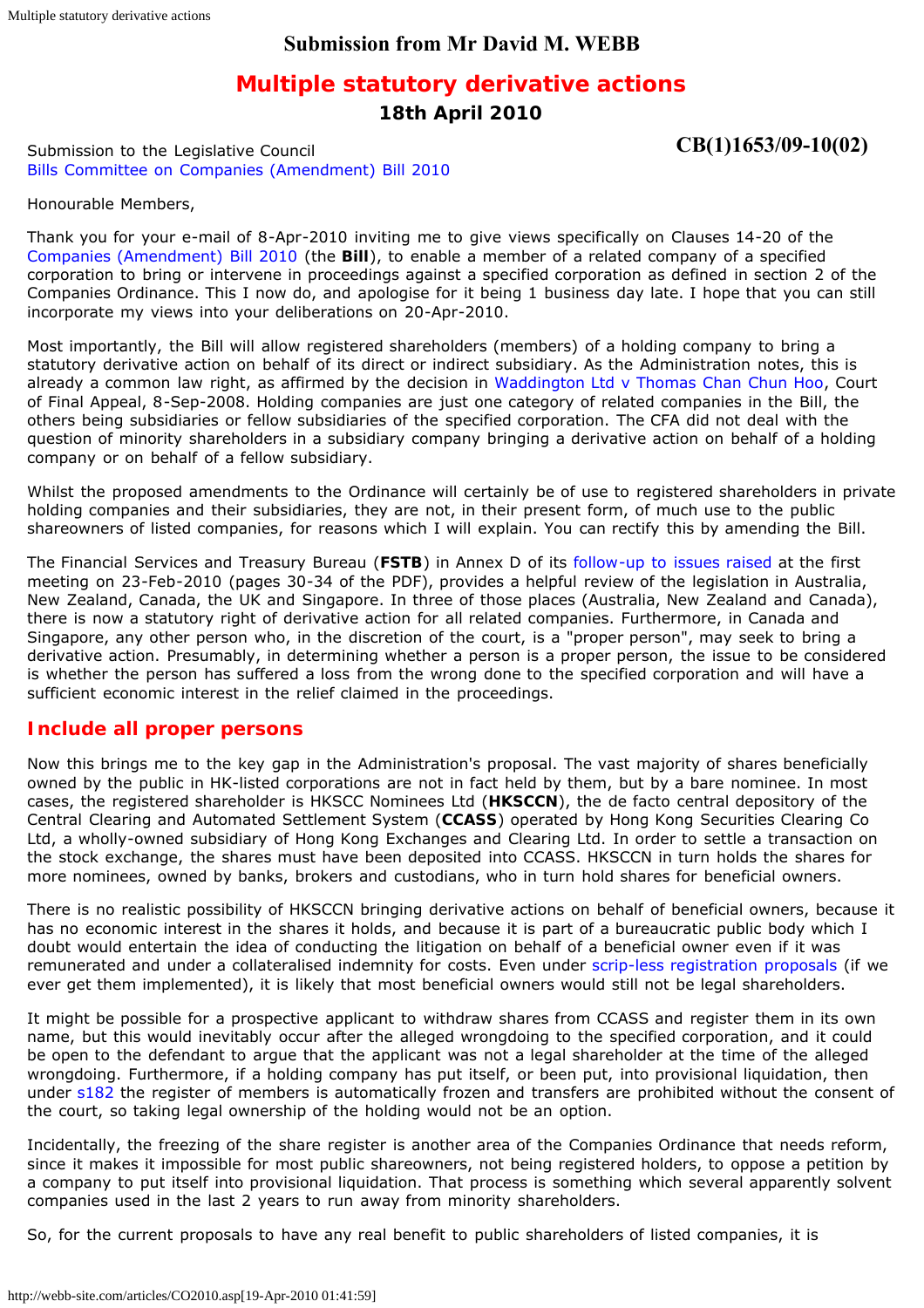important that you amend the Bill to broaden the class of applicants to include not just related companies but all beneficial shareowners. I suggest you include "proper persons", preferably to be defined as:

"any person who, to the satisfaction of the court, has an interest in the relief claimed in the proceedings, whether legal or equitable".

This would still be subject to the safeguard requirement in [s168BC\(3\)](http://www.legislation.gov.hk/blis_ind.nsf/CurAllEngDoc/27104FAE36ABEE4A4825705100299CDB?OpenDocument) that the court is satisfied that it appears to be prima facie in the interest of the specified corporation that leave be granted to the applicant and that there is a "serious question to be tried". As a second-best alternative, the law should state that a person who is a member of a company (or its related company) has the same rights to apply to bring the derivative action regardless of whether he was a member at the time of the alleged wrongdoing to the company.

#### **Parallel regimes**

While writing, I note that the CFA in *Waddington* urged the Administration and the Legislature to remove the duplication of common law rights and statutory rights. This has not been done, and the Administration has not explained why not. Ribeiro PJ wrote (para. 32):

"The co-existence of both the statutory and common law regimes is unusual in an international context and is a source of confusion and complication. It would appear to be appropriate for the statutory regime to replace the common law derivative action altogether. This question deserves to be addressed by the Administration and the Legislature as soon as possible."

While Lord Millett NPJ wrote (para. 80):

"We have no power to extend the provisions of [s.168BC](http://www.legislation.gov.hk/blis_ind.nsf/CurAllEngDoc/27104FAE36ABEE4A4825705100299CDB?OpenDocument) to multiple derivative actions by analogy. We must leave such actions to continue to be governed by the common law, while expressing the hope that the legislature may in due course extend the section to cover them, and perhaps at the same time take the opportunity to consider whether it is really sensible to maintain two parallel regimes with different threshold tests, one requiring leave and the other not."

The statutory regime requires that there is a "serious question to be tried", while the common law regime sets the higher hurdle of requiring that a prima facie case be shown. However, the statutory regime requires leave of the court to bring the action, while the common law does not. In my view, the statutory regime is more efficient, as it is less likely to require a "trial before a trial".

#### **Access to Justice**

I cannot conclude without mentioning the economic reality. While such statutory rights as are proposed are important to have, they are of little value if they are prohibitively expensive to enforce. While the court has discretion under [s168BI](http://www.legislation.gov.hk/blis_ind.nsf/CurAllEngDoc/D543BC7630E0384C4825705100299CE1?OpenDocument) at any time during the case to make an order for costs to be paid by the specified corporation, there is no certainty for a potential applicant as to whether and when this order will be forthcoming, and if it is, then whether the specified corporation, having been the subject of the alleged abuse by the defendants, will have the means to pay any costs if ordered to do so. A court will only make an award for costs if it is satisfied that the member was acting in good faith and had reasonable grounds for making the application for the derivative action.

Furthermore, even if a derivative action is successful, the award will be made to the specified corporation, not its members (or its parent's members), and the abused company will likely still be controlled by the defendants, since otherwise, it could have sued them on its own. So the money may promptly be siphoned off again, and the value of the recovery may never be realised by the shareholders.

So these are significant deterrents to bringing a derivative action, which is why so few have been brought since 2004. It is not as if HK is such a bastion of good governance that few cases warranted the action. There have also been very few shareholder legal actions of any other kind, including [s168A](http://www.legislation.gov.hk/blis_ind.nsf/CurAllEngDoc/921FBAD1B738B01B4825705100299CD0?OpenDocument) (unfair prejudice), because the potential costs for any one shareholder on its own far outweigh the size of its claim.

To address this issue:

- 1. the Administration and Legislators should give full support to the [proposals of the Law Reform](http://www.hkreform.gov.hk/en/publications/classactions.htm) [Commission](http://www.hkreform.gov.hk/en/publications/classactions.htm) to introduce class action rights;
- 2. lawyers must be allowed to work for contingent legal fees;
- 3. litigation finance companies must be permitted to finance litigation; and
- 4. to make points (2) and (3) possible, the laws against champerty and maintenance must be abolished.

I wrote extensively about all these issues on Webb-site.com in the article Class actions for HK (17-Mar-10)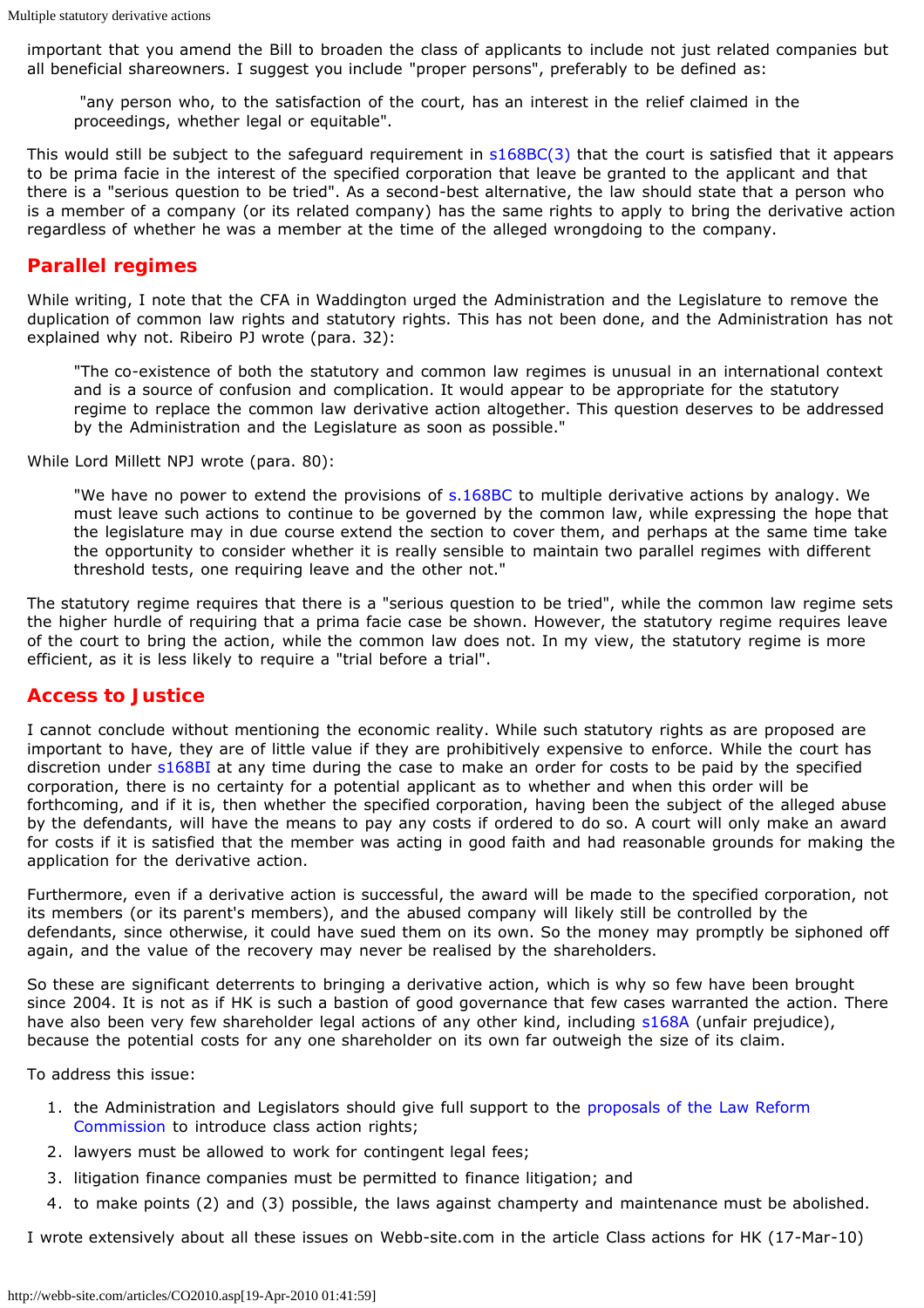[which I attach.](#page-3-0) The 4 points above were also the subject of an opinion poll which indicated strong public support. I [attach the results.](#page-8-0) The Administration has no excuse for inaction, if it wishes to enhance and protect HK's position as an international financial centre.

Finally, I note that a Legislator has expressed concerns that increasing shareholder rights will increase the amount of litigation "thereby subjecting the operation of listed companies to higher risks of legal challenges" ([Panel on Financial Affairs, 11-Jun-2009](http://www.legco.gov.hk/yr08-09/english/panels/fa/minutes/fa20090611.pdf)). Of course it would. The point of these proposals is to increase the risk that abuse of a company will be challenged, and thereby to deter it. That is the whole point - you cannot have a fair society if people do not have laws to ensure fair play and the means to enforce them through litigation when all else fails. Honest management should have nothing to fear. Justice is the friend of fair societies, not its enemy. Our loser-pays costs system will ensure that frivolous or vexatious actions will be kept to a minimum and will remain the domain of those for whom money is no object.

Yours sincerely

David M Webb *Editor, Webb-site.com*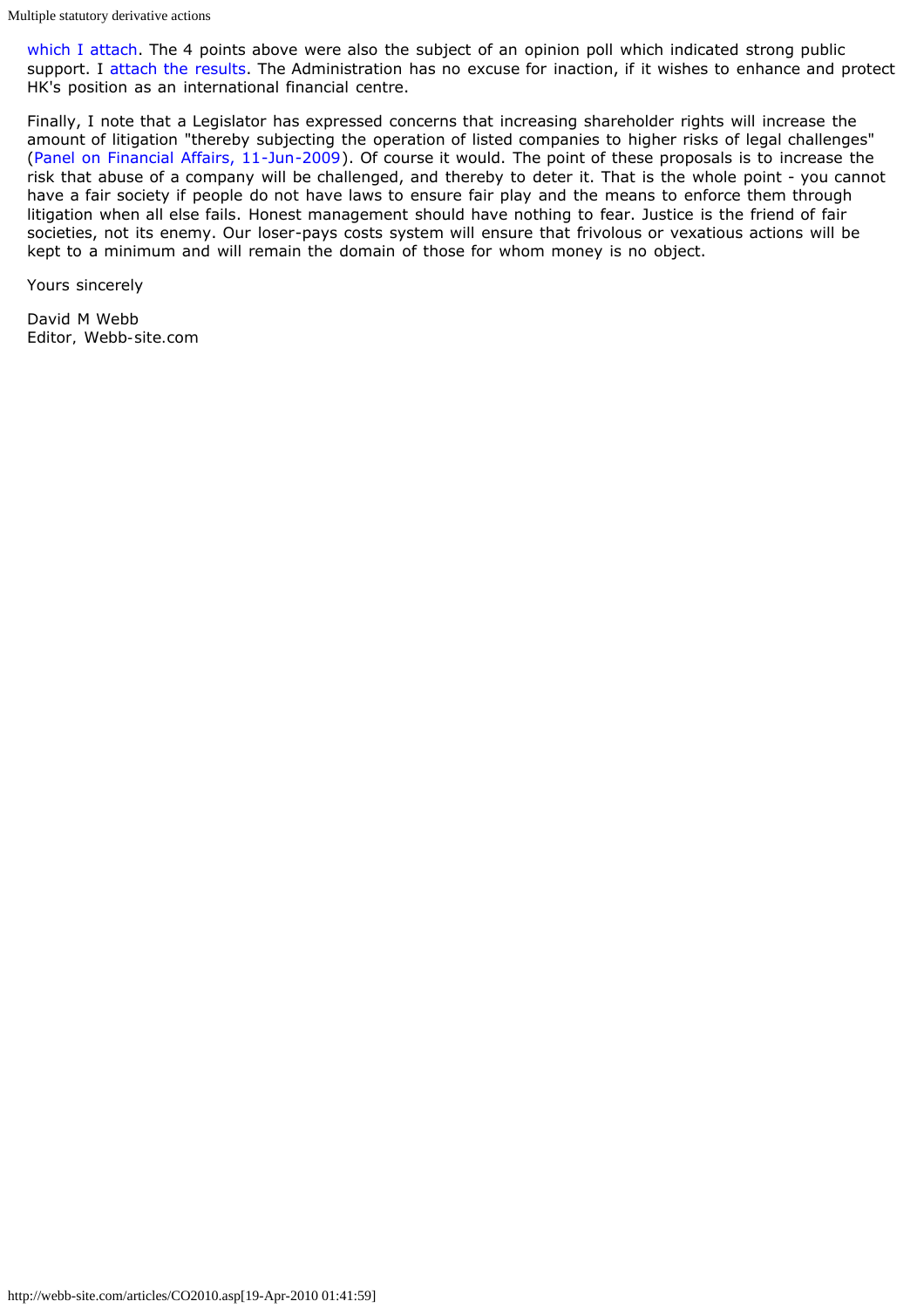# **Class actions for HK**

#### *17th March 2010*

<span id="page-3-0"></span>On 5-Nov-2009, Hong Kong's [Law Reform Commission](http://webb-site.com/dbpub/orgdata.asp?p=21130) published a [consultation paper](http://www.hkreform.gov.hk/en/publications/classactions.htm) proposing the introduction of a mechanism for "multiparty litigation" in HK, or class actions. If implemented, this will be a huge step forward for facilitating access to justice and introducing a financial deterrent to wrong-doing. Much of our common law and statute provides theoretical remedies for cheated consumers or investors, but these remedies remain impractical so long as we lack two things: a legal right to represent plaintiffs with a common interest as a "class", and mechanisms for funding the litigation.

Without a class action system and a litigation funding system:

- hundreds or thousands of potential litigants may each have a claim which is too small to justify the millions of HK\$ that it may take to bring a case against a defendant with deep pockets who may go all the way to the Court of Final Appeal;
- any plaintiff who brings a case will be giving a "free ride" to all the other potential litigants. If the plaintiff proves his case, then the others will find it much easier to reach individual settlements or recycle the evidence in their own cases; and
- any plaintiff who brings a case risks paying the defendant's costs if the case fails.

#### **Court clearance**

The paper proposes, correctly in our view, that an action can only become a

class action if the court allows it. The key test should be whether the court can identify a claim which is substantially the same for all potential claimants.

#### **Loser pays**

Opponents of class actions like to scaremonger, saying that HK would end up like the USA with a lot of "nuisance" litigation. Our "loser-pays" system ensures that would not happen. It deters frivolous, meritless or vexatious actions, but it does mean that any class action system will be useless without a mechanism for funding the downside risk of paying the defendants' costs. Nobody is going to take the risk of being the representative plaintiff in a class action unless his potential costs are covered by a funding mechanism. His upside might only be a few thousand dollars, but the downside could amount to millions.

### **Opt out**

A key provision of any class action system is the mechanism for determining who participates in any result. The consultation in our view correctly proposes an "opt-out" rather than "opt-in" system. In an opt-out system, once a court agrees to hear a case as a class action, the case would be advertised, and any potential claimant would have a fixed amount of time to opt out (in order to preserve his rights), failing which, he would be bound by the outcome. Very few claimants would opt out, because each would have to believe that he had some claim which was worth bringing individually, despite the costs, or as a member of a different class action. A court will normally unify competing class actions if they represent substantially the same claims.

The opt-out system ensures two things:

- That the action will represent the vast majority of potential claimants, increasing the economic viability of the case. The downside risk of the litigation is relatively fixed, being the costs on both sides, whereas the upside is determined by the size of the potential damages. If you are only representing a small subset of potential claimants under opt-in, then many cases will not be viable; and
- For the defendant, it increases the certainty that they will not face substantial follow-on litigation from other potential claimants. They know exactly who has opted out, and any award or settlement will be binding on all the other members of the class, bringing finality to a case.

| <mark>Poll</mark> Results More polls Get PII<br>Poll closed: 18:00:00 9-Apr-2010 |
|----------------------------------------------------------------------------------|
| PIN<br>email address                                                             |
| Fetch                                                                            |
| 1. Should class actions be allowed in<br>Hong Kong?                              |
| Select                                                                           |
| 2. Should lawyers be allowed to<br>charge fees on a contingent basis?            |
| Select                                                                           |
| 3. Should third parties be allowed to<br>provide litigation funding?             |
| Select                                                                           |
| 4. Should the laws against champerty<br>and maintenance be abolished?            |
| Select                                                                           |
|                                                                                  |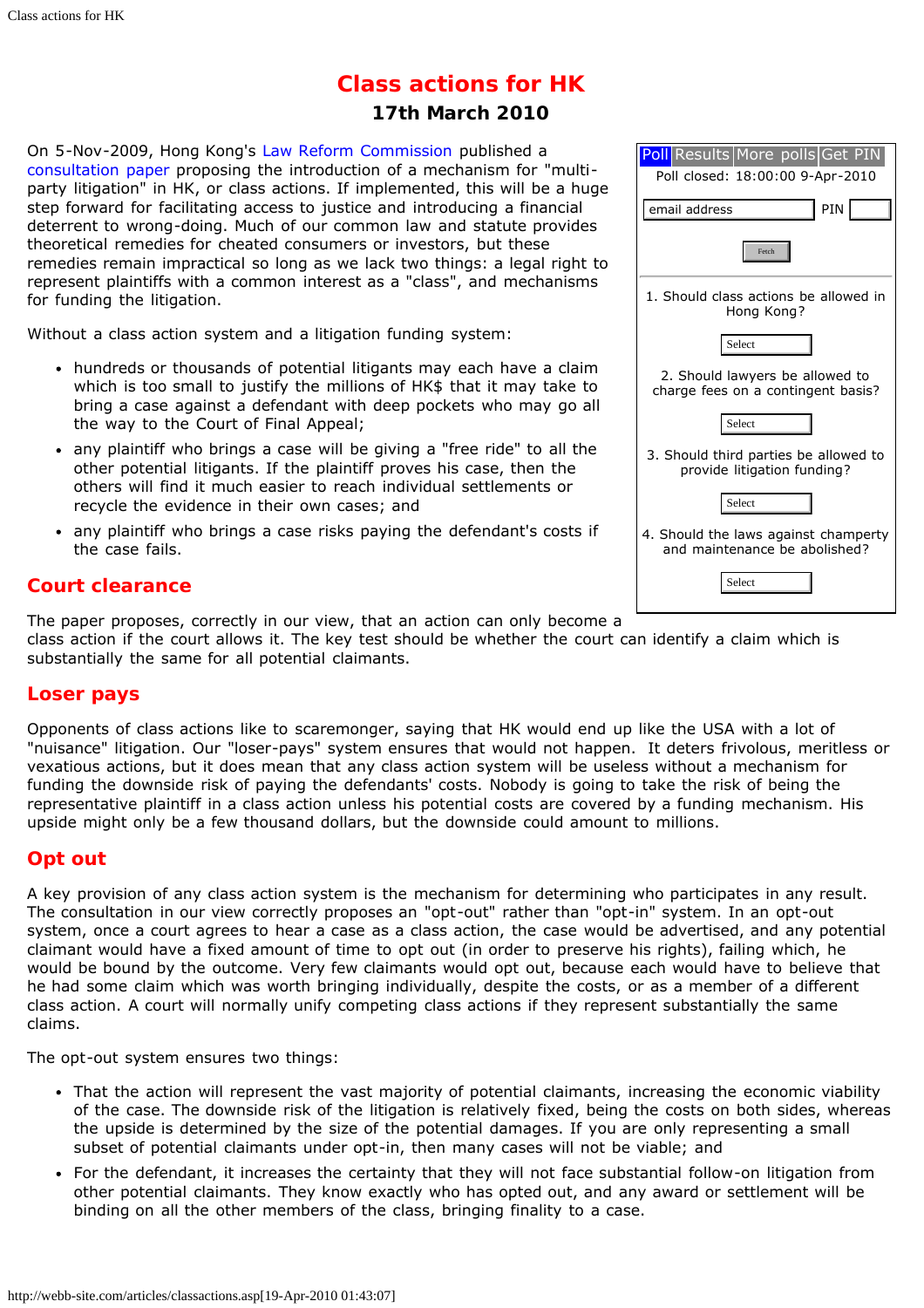However, we think the consultation is wrong to suggest that cases should default to "opt-in" if they involve parties from outside HK, particularly claimants. We are an international city serving global markets, both financial markets and those in real goods and services. Almost any shareholder action, and most consumer actions, would involve potential claimants from overseas. For example, even a defective product sold in HK can be bought by tourists. Any shareholder action involving a listed company would certainly include beneficial shareholders who are overseas. If these cases default to "opt in" for a large portion of the potential claimants, then it raises a significant barrier to the viability of the case. Put simply, if large parts of the claimant base have to opt in, then it becomes more of a joint action than a true class action system, and we already have a joint action system. It doesn't work.

So if there is a clear connection with HK, such as a defective product sold here, a service provided here (including to visitors), or a stock acquired on our stock exchange, then the members of that class, wherever they are, should have to opt out if they want to preserve separate rights of action here.

We should note that to be viable, class action rights must include any beneficial owner, not just registered nominee shareholders who have no economic interest in the case. This is an ongoing issue for shareholder litigation generally, not just class actions.

#### **Funding**

It is this crucial part of the proposal where the consultation paper goes wrong. It proposes fattening up and "expanding the scope" of an existing [Consumer Legal Action Fund](http://www.consumer.org.hk/website/ws_en/legal_protection/consumer_legal_actions_fund/clafinfo.html) (**CLAF**), which sits under the Consumer Council and until now has been a bit of a joke. It was set up on 30-Nov-1994 with a grant of only HK\$10m and by May-2005 it had spent HK\$2.39m. The latest Consumer Council [annual report](http://www.consumer.org.hk/website/ws_en/profile/annual_reports/AnnualReport20082009.html) shows that the CLAF had net assets of HK\$14.4m at 31-Mar-09 and by then had considered 118 groups of cases (a "group" comprising applications with common background and interests) of which only 32 were funded, or about 2 per year. It is overseen by the [Consumer Legal Action Fund Management Committee.](http://webb-site.com/dbpub/officers.asp?p=31080&hide=Y)

The consultation paper (para 8.156) says:

"Our general intention is to take a step by step approach, leading to the establishment of a general class actions fund in the long term."

This conjures up the image of a government-appointed gatekeeper committee which has the (possibly exclusive) right to decide which cases can be submitted to court, and then to fund them from a fund which is presumably established using taxpayers' money. Hong Kong's rule of law is often cited by Government as one of our competitive advantages. It can only be an advantage if there is affordable access to justice. We cannot afford to take a "step by step" approach to removing these barriers, imposing new ones (a gatekeeper committee) in their place. Even if it is not exclusive, and private sector entities are allowed to fund litigation, a government-run body would be interventionist and distort the market.

It would be rather like setting up a government body to decide which companies can get venture capital funding or which movies get funded. These are real-life examples of government intervention in HK's economy in the form of the [Applied Research Council](http://webb-site.com/dbpub/orgdata.asp?p=25630) (and its successors) and the [Film Development Council](http://webb-site.com/dbpub/orgdata.asp?p=30112) with its Film Development Fund. Then there's the [Hong Kong Mortgage Corporation,](http://webb-site.com/dbpub/orgdata.asp?p=13499) which crowds out the mortgage insurance market, and the [Urban Renewal Authority,](http://webb-site.com/dbpub/orgdata.asp?p=16864) which throws its weight around in the form of statutory compulsory purchase powers in the redevelopment market. We don't need another interventionist monster. We need a competitive, efficient, free-market solution.

There is no need for a public fund to finance class actions. The private sector should be allowed to assess cases on their merits and decide whether to finance them, covering the costs (including the defendant's costs on the downside) in return for an agreed share of any winnings. The courts should have discretion to require security from the plaintiff to cover the defendant's costs, which would be financed by whoever is funding the case.

And who should be allowed to fund a case? In our view, anyone, including the law firm, third parties, or a wealthy lead plaintiff, in each case for a share of the potential award. Large law firms may choose to selffinance a case from their own capital, or they may choose to outsource the risk to a litigation funding company (**LFC**), which in effect is "insuring" the downside of the case. If an LFC is funding a case, then they in turn will employ legal experts to assess the case, just as a fund manager employs experts to pick stocks. And if a wealthy plaintiff is willing to self-fund a case in return for a share of the class winnings, then he should be free to do so, for that is no different to him owning an LFC.

If a court faces applications from competing class actions with the same underlying claim, then all other things being equal (or *ceteris paribus*, as a judge would say), he should pick the one which offers the lowest share of any winnings to funders and the highest share to class members. In effect, a tender would be held for the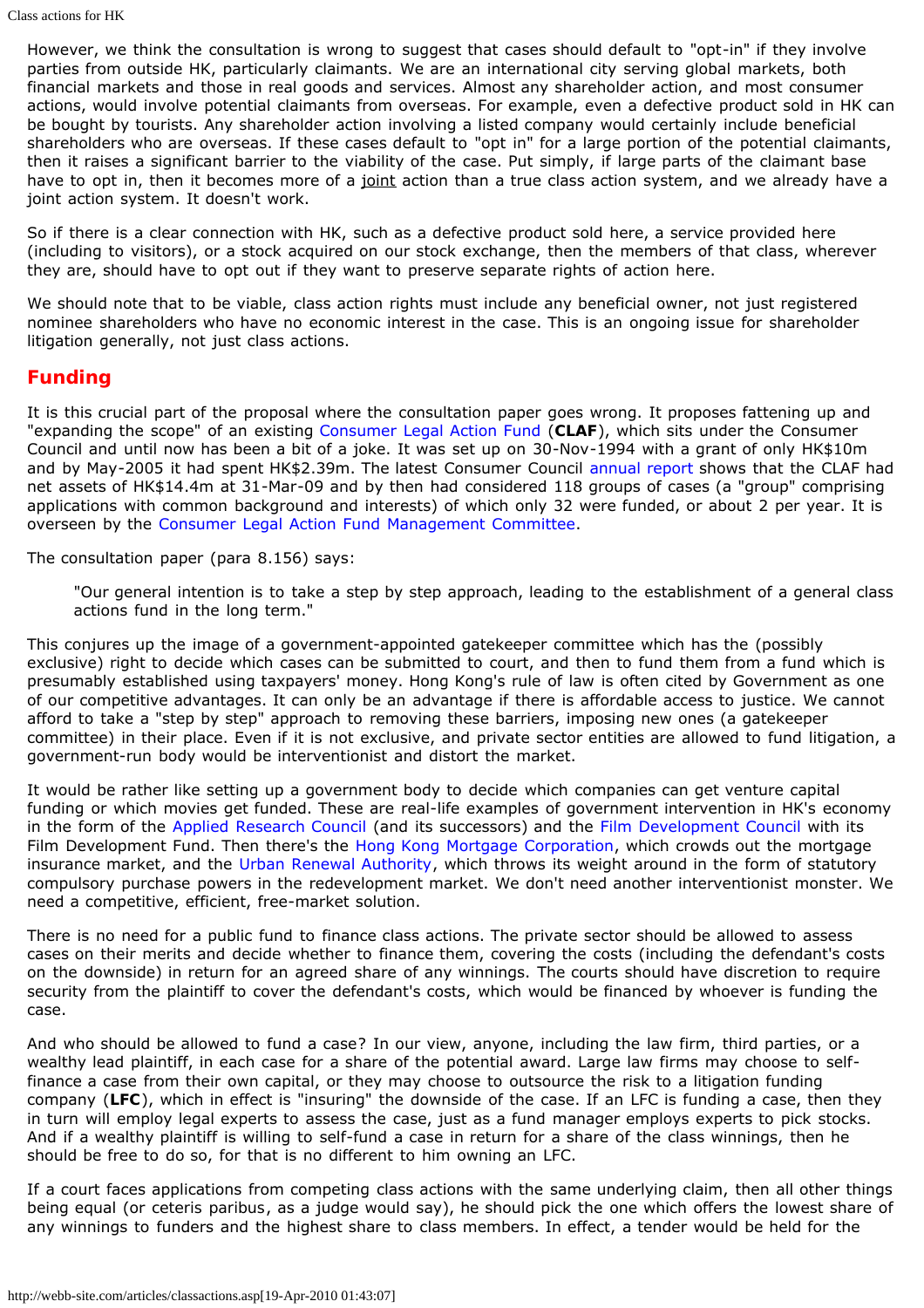right to conduct the litigation. This would help to keep down the costs.

There is no point in pretending that LFCs or other third parties are not already funding court actions here - it is an open secret in several cases, such as the now-settled case of Akai Holdings against Ernst & Young. Yet the consultation paper balks at the notion of a free market, and says (p224):

"if LFCs were to be allowed in Hong Kong , legislation would be necessary to recognise and regulate LFCs, as well as to clarify what activities are approved in commercial third party funding of litigation."

In our view, there is no obvious need to legislate for LFCs or other third parties who may fund cases, including self-funding law firms and wealthy plaintiffs. If the concern is about their credit worthiness, then that can be dealt with by a judge's discretion to require security for costs. Optionally, LFCs may be insurance companies, in which case their capital adequacy is regulated by the Commissioner of Insurance. Rather than create a regulatory framework for LFCs, with the implication that everyone else would be prohibited from funding a case, we need to legislate to remove barriers that stand in their way, which brings us neatly on to...

#### **Champerty and maintenance**

There are still archaic laws in HK against champerty (profiting from someone else's litigation) and maintenance (funding someone else's litigation). These laws were devised in medieval England to counter the risk of corruption of the courts - where a nobleman could lend their name to a case in return for a piece of the winnings and influence the judge (either by threat or incentive) in return. Even the word "champerty" derives from Middle French *champart*, meaning a feudal lord's share of his tenant's crop. Hong Kong is one of the last places where [champerty and maintenance](http://en.wikipedia.org/wiki/Champerty_and_maintenance) is still a crime. Those laws should be consigned to history. Our Judiciary is widely seen as independent and not corrupt. We pay judges well enough, and the penalties for corruption are high enough, to minimise that risk.

However, instead of making those laws history, HK has, for the first time since 1897, used them in [prosecutions.](http://www.thestandard.com.hk/news_detail.asp?art_id=84631&con_type=1) The case involved a recovery agent and a solicitor, and a 25% share of the damages in a traffic injury. If there is a problem with fair disclosure or the practices used by "ambulance-chasing" recovery agents, then it should be dealt with by setting up an agent-licensing body and establishing standards rather than outlawing them. As far as we know, these were the only prosecutions after 21 people were [arrested](http://www.info.gov.hk/gia/general/200807/08/P200807080184.htm) "throughout the territory" in a blitz on 3-Jul-2008 (you will note the [fictitious spokesman](http://webb-site.com/articles/spokesfiction.asp) in that press release telling us all about it).

It is a highly unlikely coincidence that only 5 days after the arrests, the Government launched a [TV advertising](http://www.isd.gov.hk/eng/tvapi/08_dj4.html) [campaign,](http://www.isd.gov.hk/eng/tvapi/08_dj4.html) at public expense, warning people that champerty and maintenance is a crime. It takes more than 5 days to script, cast and edit such commercials. At the very least, they prepared the commercial and then held it until the arrests, which to us smacks of an abuse of process. Watch the ad at the link. Now if the guy in the hospital bed had been a cheated shareholder in a potential class action case, would the agents and lawyers also be accused of champerty and maintenance?

#### **Contingent legal fees**

Those best placed to asses the merits of a case and whether to fund it are often the lawyers acting on it. Section 64 of the [Legal Practitioners Ordinance](http://www.hklawsoc.org.hk/pub_e/professionalguide/volume2/default.asp?cap=1.8#64) (LPO) and paragraph 4.1.16 of the [Hong Kong Solicitors' Guide](http://www.hklawsoc.org.hk/pub_e/professionalguide/volume1/default.asp?cap=4.1.16) [to Professional Conduct](http://www.hklawsoc.org.hk/pub_e/professionalguide/volume1/default.asp?cap=4.1.16) respectively outlaw and prohibit contingent legal fees on contentious cases. These should be scrapped. They represent an artificial constraint on the terms of contract between a customer and a supplier of legal services. Customers and suppliers should be free to negotiate any fee basis in the free market.

Some have raised the possible conflict of interest in acting on a contingent or "no win, no fee" basis. The argument goes that if a lawyer is contracted for a share of the winnings and liable for costs, then he might push his client to settle a case quickly, for a lower outcome than might be achieved if he pursues the case to completion. We would counter that with the argument that if a lawyer is on a fixed hourly rate, then he might push his client into prolonged litigation, resulting in higher fees for the lawyer and a lower net recovery for the client than if the case had been settled quickly. The truth is that neither fixed fee rates nor contingent legal fees can completely avoid conflicts of interest. It is inherent in any supplier-customer relationship that the supplier will seek to maximise his expected profit. However, that includes the prospect of repeat business or referral business versus loss of business and reputational damage, so this does tend to offset the incentive for the supplier to screw the customer.

Take doctors, for example - they could just charge you a fixed annual fee for "all you can eat", including drugs and tests, but then they would have an incentive to kick you out of their clinics as fast as possible. Alternatively, they could charge you for each and every procedure, and charge mark-ups on medical tests and drugs, in which case, they have an incentive to do more work and tests than necessary. Neither basis is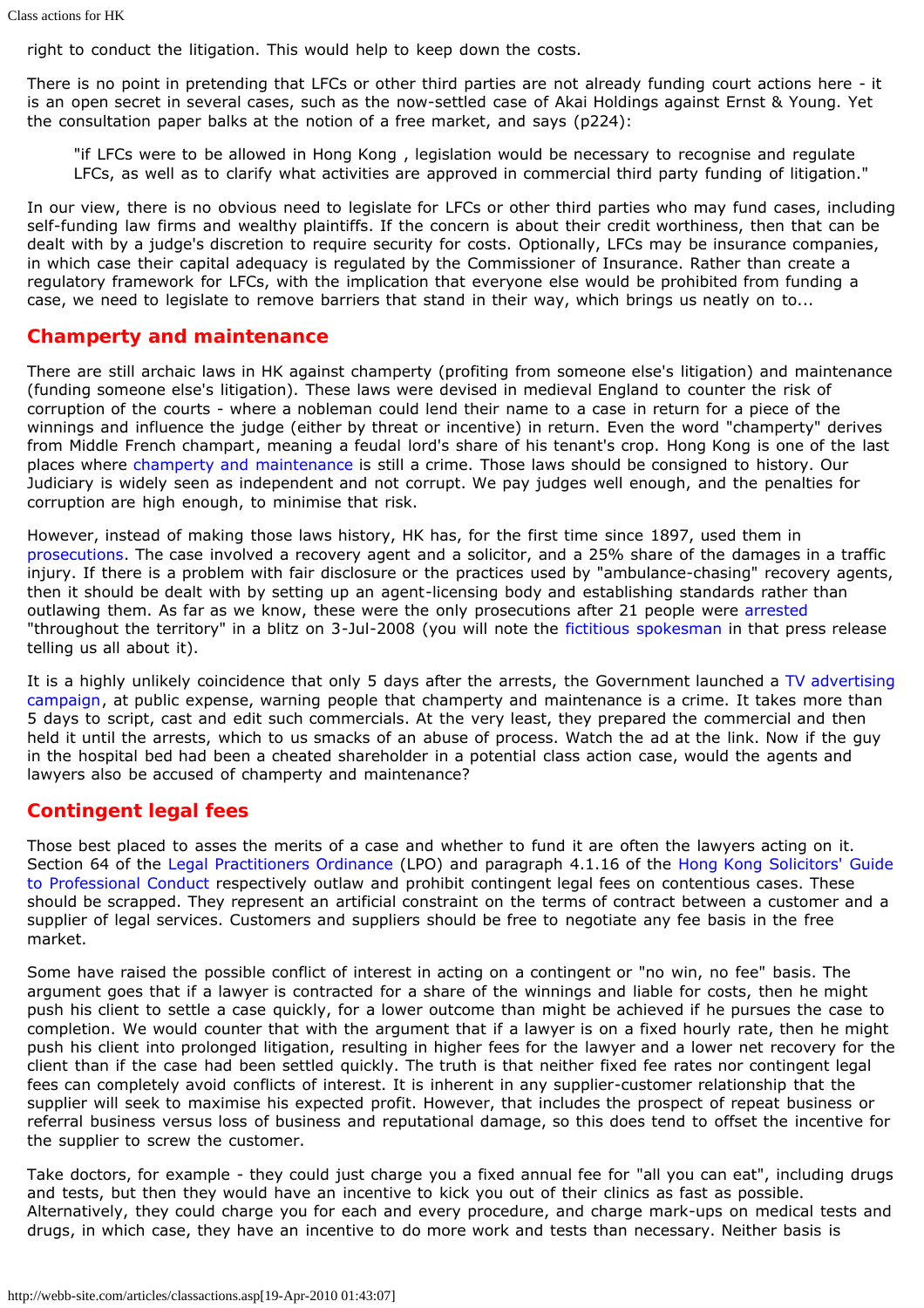devoid of conflict. The latter basis prevails in HK.

Barristers, with their age-old traditions and anti-competitive practices, are a conservative lot, and many of them are horrified by the prospect that they may be asked by solicitors and clients to act on anything other than an hourly or daily rate. On 6-Nov-2009 your editor [went on local radio](http://webb-site.com/audio/Backchat091106.asx) with the Chairman of the Bar Association and the President of the [Law Society of HK](http://webb-site.com/dbpub/orgdata.asp?p=10811) to discuss this.

Barristers should get used to the real world, a world in which travel agents, estate agents, stockbrokers and shop assistants work on a partly or fully commissioned basis, for a percentage of any deal they complete. Barristers who win more cases than average should have nothing to fear from this, for they will be competitive against their peers. Change is coming to the bar, including the new [rights of audience](http://www.legco.gov.hk/yr09-10/english/ord/ord002-10-e.pdf) for experienced solicitors in the High Court and Court of Final Appeal. Get used to it. Nobody is going to force barristers or solicitors to work on a contingency basis, but it should not be illegal to charge that way.

In any event, the advent of class actions would certainly provide more business for both barristers and solicitors, because when united in classes, more cases will find viable access to justice than before. Class actions will support jobs in the legal sector, which is an important limb of our service-based economy.

#### **HAMS**

It is worth mentioning that the consultation paper devotes several pages (210-213) to a discussion of our [2001 proposals to establish HAMS](http://webb-site.com/HAMS/) (Hongkong Association of Minority Shareholders). In brief, the proposal was to legislate a 0.005% levy on stock-market transactions to fund a body to represent investors and catalyse reform. A board of non-executive governors would oversee it, half elected by individuals and half by institutions, with nominal membership fees to cover communication costs. It would be open to all, and accountable to the Legislative Council for the use of the levy. HAMS would have three divisions: a policy division, for advocacy and engagement in the legislative, regulatory and standards-setting process; a ratings division, for comprehensive corporate governance ratings and proxy voting recommendations; and an enforcement division, for quasi-class actions. As we said at the time, in the absence of a legal framework for real class actions, and with barriers to contingent legal fees, HAMS could synthesize class actions by acting for hundreds or thousands of members in joint actions, using part of its levy to finance the cases.

However, quasi-class actions were always our second-best option, the first-choice being a real class action system, which is now proposed by the Law Reform Commission. As we noted above, in a real class-action system, there is no need for a central funding body, whether funded by investor levies or government grants, because the free market will take care of it and finance viable cases if allowed to do so.

#### **Class actions and competition**

The HAMS proposal received widespread market endorsement, but was left on the shelf in Apr-2002 when the Government refused to contemplate a levy, alleging that HAMS would "lack accountability" - which is ironic coming from an unelected government. The real issue, and the likely source of opposition to the current class action proposals, is that the tycoons, who pull the strings of government, don't want to face meaningful empowerment of consumers and investors in the courts. It's the same reason why the Government is dragging its feet on a multitude of issues, including the introduction of a competition law. Just take a look at the [LegCo](http://www.legco.gov.hk/database/english/data_es/es-competition-policy.htm) [database on competition policy](http://www.legco.gov.hk/database/english/data_es/es-competition-policy.htm) - there has been no update on the proposed law since 30-Mar-2009, although in his 14-Oct-2009 policy address, the Chief Executive said that the Government hoped to introduce the bill in the 2009-10 legislative session. After all, it's only been 14 years since the Consumer Council first [recommended one](http://webb-site.com/articles/noncompete.asp) and the government said [no, thanks.](http://www.compag.gov.hk/reference/brochure.pdf)

Class actions would be a key tool for seeking compensation for anti-competitive behaviour such as price-fixing, if that were illegal. Take, for example, the [class action settlement](https://www.airpassengerrefund.co.uk/) with British Airways and Virgin Atlantic, who allegedly conspired to fix prices for fuel surcharges between 2004 and 2006. Note that it only applies if you bought your ticket in the UK or US, even if you were flying to HK. Although both airlines fly to HK, price fixing is perfectly legal here, so customers who bought tickets in HK were not part of the claim.

#### **What do you think?**

Should consumers and investors have class action rights in HK courts? Should they be free to negotiate contingent fees with lawyers? Should third parties be allowed to finance and insure legal costs? Tell us your views in our class actions opinion poll. We will forward this paper as our (belated) submission on class actions, and follow up by submitting the poll results. Unlike the proposed class action system, you have to opt-in to count, so vote now!

#### **[What do you think? Take our Opinion Poll!](http://webb-site.com/vote/poll.asp?p=37)**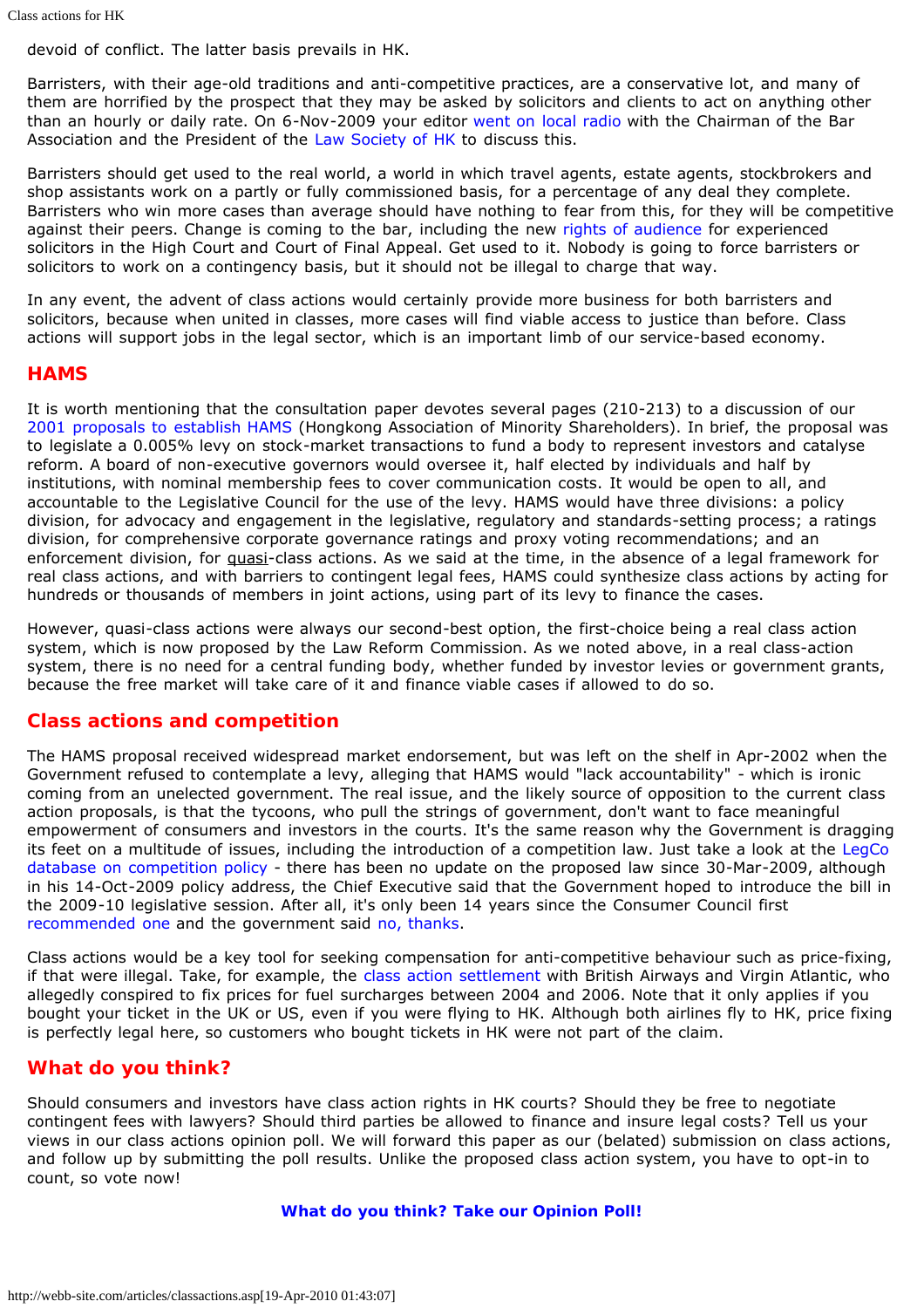Your name will not be disclosed, but the aggregate results will be sent to the Law Reform Commission

*© Webb-site.com, 2010*